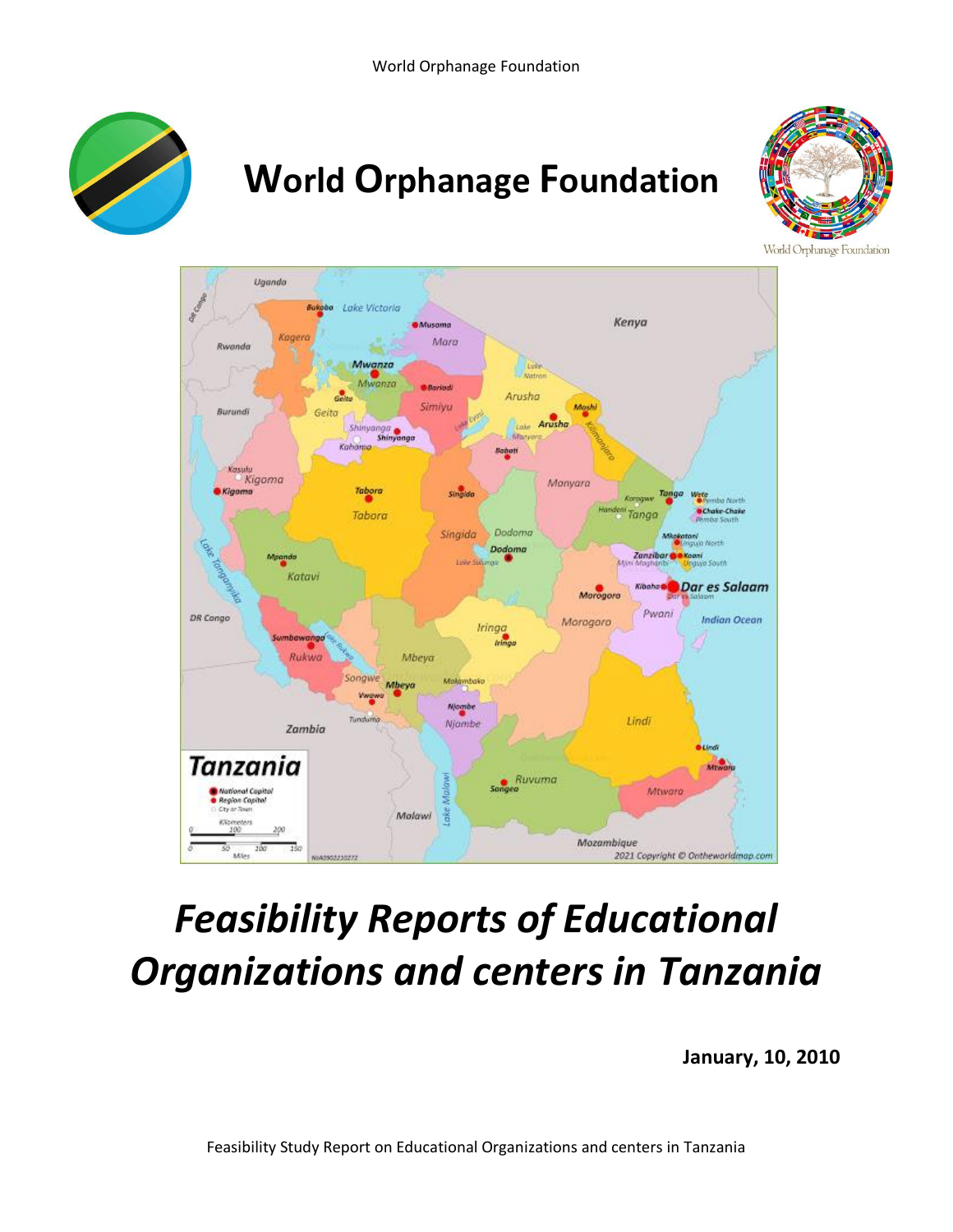### **Table of Contents**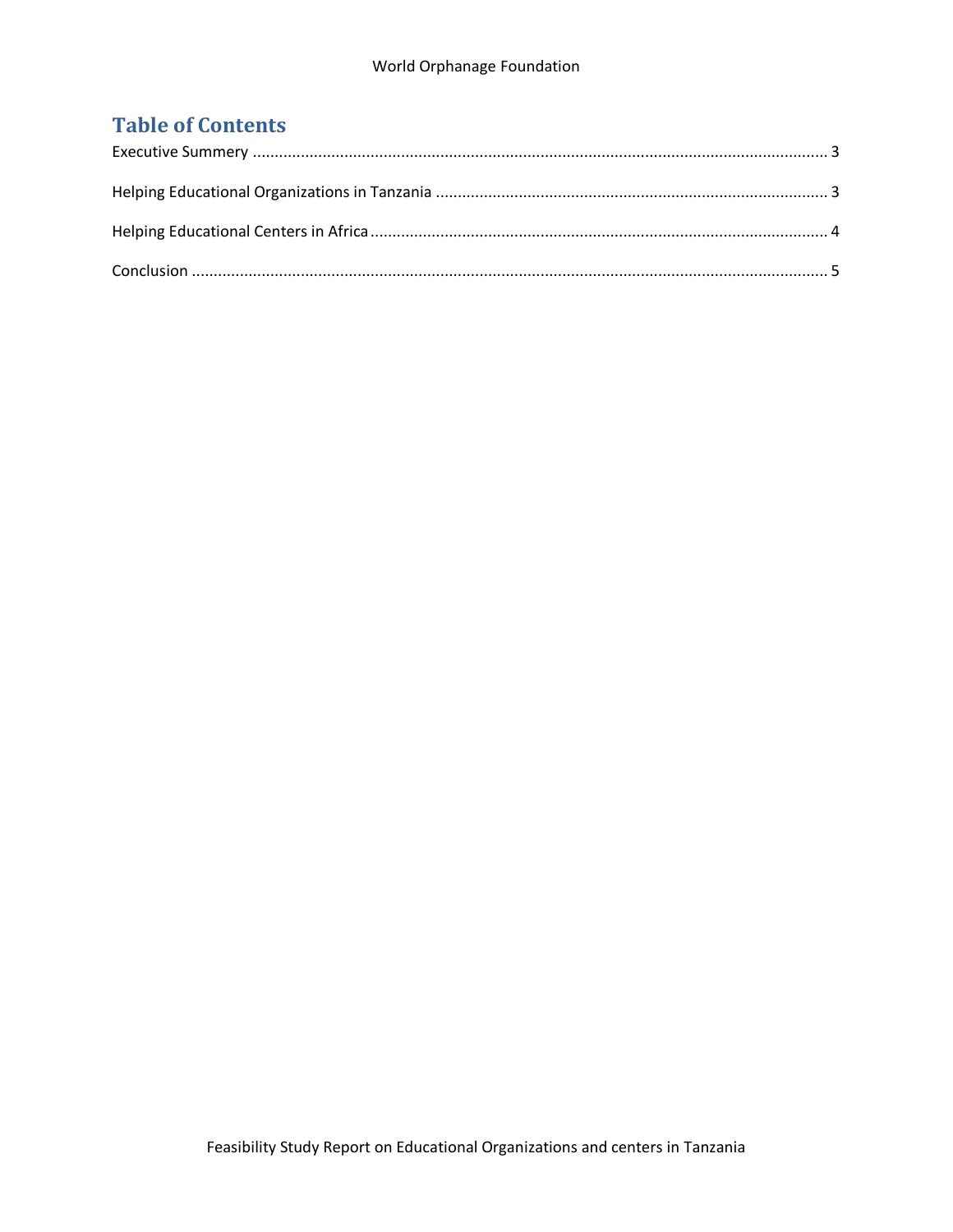#### <span id="page-2-0"></span>**Executive Summery**

The World Orphanage Foundation conducted a mission to Africa on January 10 2010 to analyze the overall status & need of the orphans and children in the different Educational organizations and centers. The feasibility study was carried out by the Head by WOF through interviews, discussions with the government institutions, Directors of Educational centers and the Government of Africa. The main goal of the interviews and meeting was the initial introduction of World Orphanage Foundation, coordination and how to support the orphanage centers, educational centers, women rights and reduce child abuse.

### <span id="page-2-1"></span>**Helping Educational Organizations in Tanzania**

World Orphanage Foundation being an international NGO seeks to reach the poorest and the neediest. WOF team did a survey in Tanzania Africa and found out the kids studying and living in very low facilitated Organization in a very poor situation. Having the goal to help kids around the globe, WOF team started supporting them right from the time and has been helping them since then.

The Organization has been helped with Clothing, beds, bed sheets, blankets, pillows and eatables they have also been helped with stationary for the whole academic years.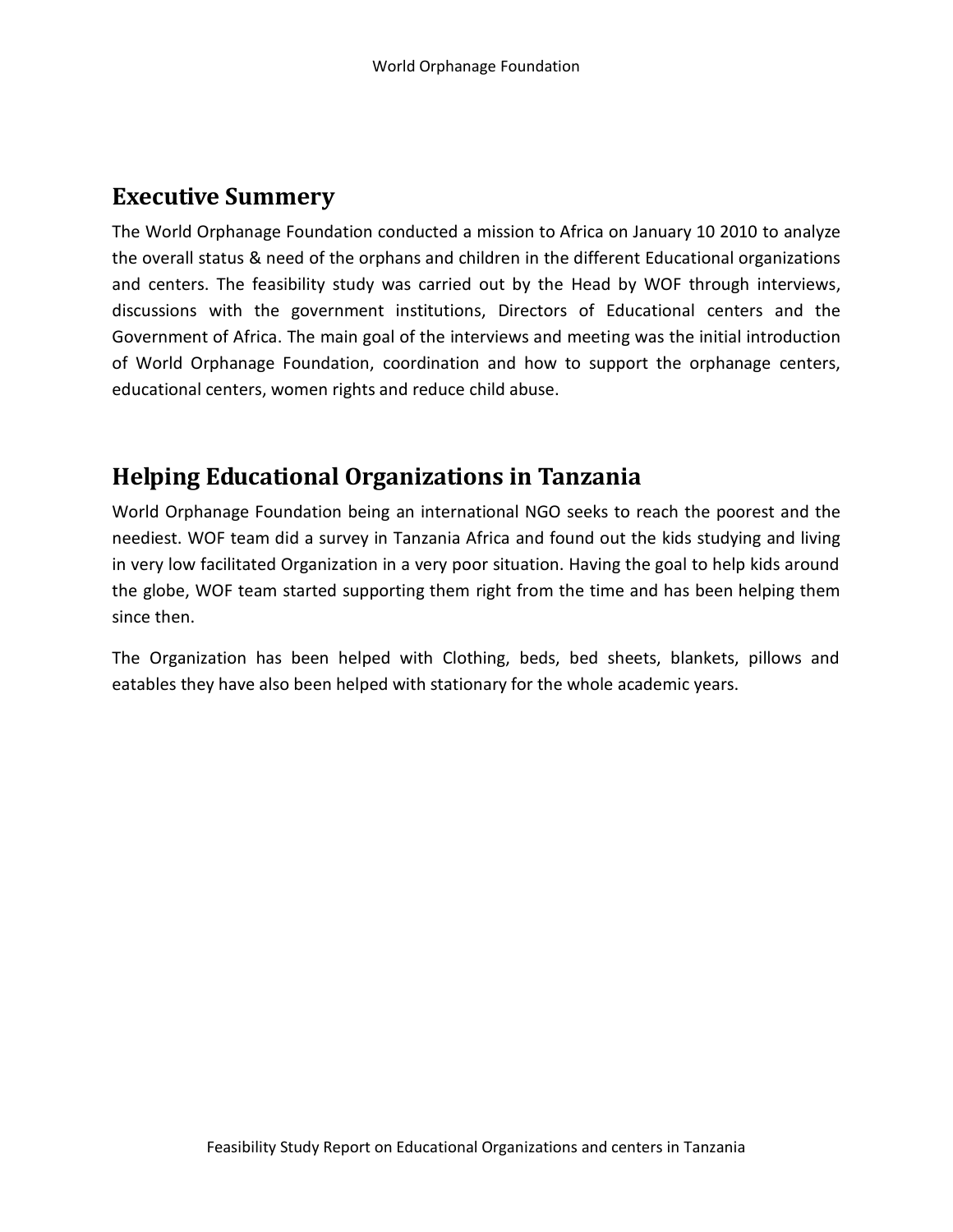

## <span id="page-3-0"></span>**Helping Educational Centers in Africa**

Africa is another under developed country with economic issues and kids out there suffer more than any other kids around the world. They don't have the facilities to even get a proper education; one can't even imagine not having books to read or a pen to write. Finding such underprivileged communities and giving them a hand is WOF's goal.

Thus, WOF also started helping another educational center by providing yearly educational sponsorship for the growth of the Africa and African kids who all deserve having proper educational facilities like every other kid around the world.

Witnessing WOF's attempts the government of Africa has recommended WOF to open its brunch there soon in future.